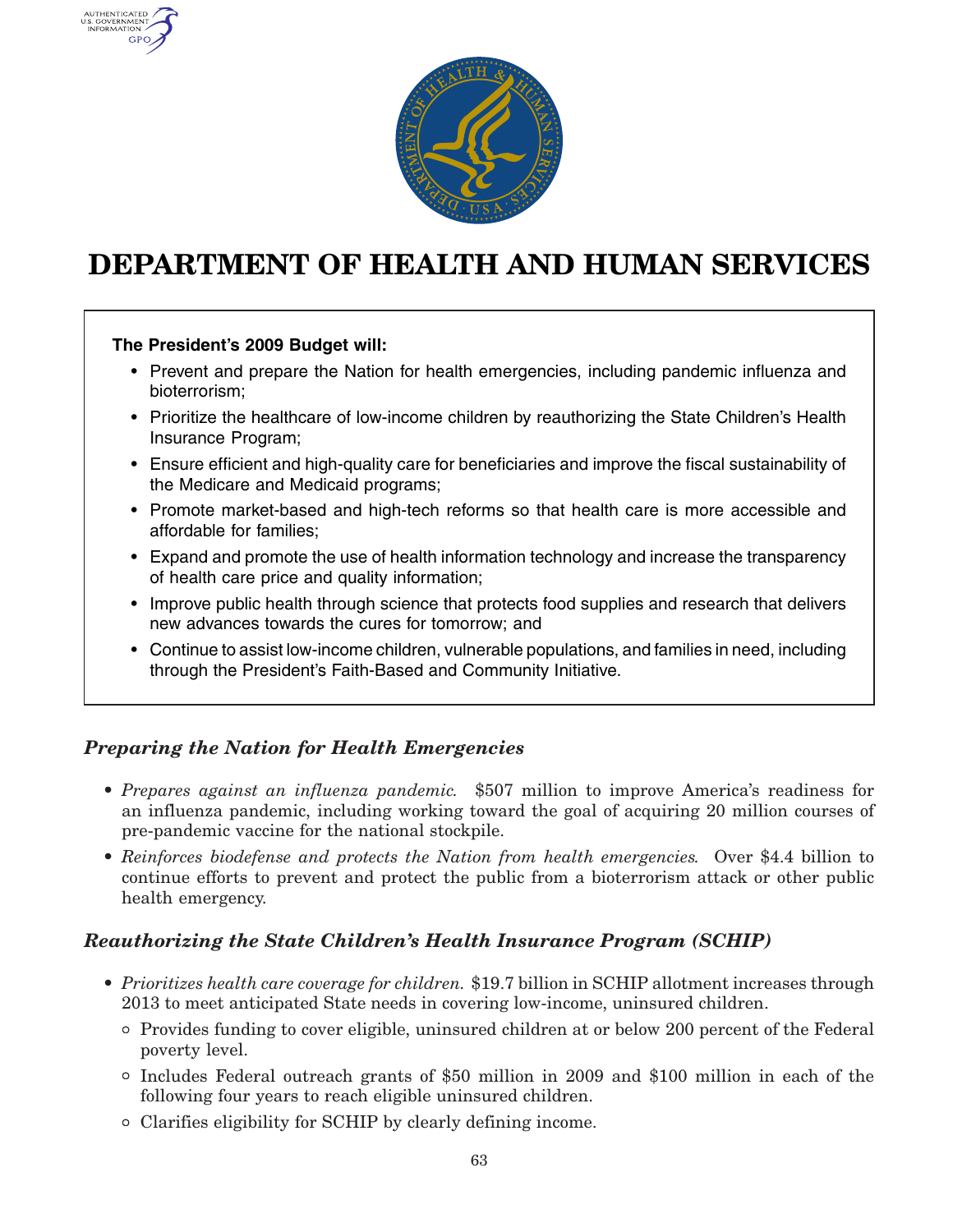## *Modernizing and Improving Medicare*

- *Encourages and recognizes provider competition, efficiency, and high-quality care.*
	- ° Adjusts annual provider updates to encourage implementation of best practices that will restrain costs and improve efficiencies.
	- ° Supports payment reforms for providers, such as physicians and hospitals, that do notincrease Medicare spending and that encourage providers to provide high-quality, efficient care.
- *Rationalizes Medicare payment policies.* Refines Medicare payment policies for certain medical items and services to better align them with appropriate costs.
- *Increases beneficiary awareness and responsibility for their own health care.* Gives beneficiaries who are most able to contribute to the costs of their coverage more responsibility for their health care utilization and costs.
- *Improves fiscal sustainability*. Reduces Medicare's long-term budget shortfall by more than \$10 trillion over 75 years, nearly one-third of the unfunded obligation.
- *Improves Medicare program integrity.* Fights waste, fraud, and abuse by recovering overpayments and collecting criminal fines and penalties, and addresses other program integrity vulnerabilities.
- *Sustains historic reforms to Medicare.*
	- ° Continues successful implementation of the Medicare prescription drug benefit, which is projected to have over 25 million beneficiaries enrolled in private Prescription Drug Plans (PDPs) and Medicare Advantage Prescription Drug Plans (MA-PDs) and saves these enrollees an average of \$1,200 annually on their drug costs.
	- ° Offers beneficiaries greater choices and higher-quality health care through access to private health plans, which compete for their enrollment in Medicare Advantage.
	- ° For additional discussion of these Medicare reforms, please see the chapter, The Nation's Fiscal Outlook, in this *Budget* volume.

## *Enhancing and Reforming Medicaid*

- *Provides greater access to health insurance.* Extends existing Medicaid eligibility for welfare recipients transitioning to work; continues Medicare Part B premium assistance for qualified low-income seniors; and enhances States' ability to implement premium assistance programs.
- *Increases program flexibility and efficiency.*
	- ° Preserves long-term care benefits for individuals with limited resources.
	- ° Provides States with greater flexibility to manage care for special populations and clarifies services States may offer with managed care savings.
	- ° Supports market-driven prescription drug reforms.
	- ° Creates consistency in, and preserves the integrity of, the Federal matching rate structure.
	- ° Codifies longstanding Department of Health and Human Services (HHS) policy not to bill Medicaid when services are provided free of charge to the public.
- *Reduces waste, fraud, and abuse and increases accountability.*
	- ° Provides States with new tools to verify eligibility and identify improper provider claims.
	- ° Strengthens Medicaid's position as the payer of last resort by facilitating payment by other liable third parties before paying for covered health care expenses.
	- ° Introduces performance reporting and links State performance to grant awards.
	- ° Increases transparency through the publication of an annual financial status report.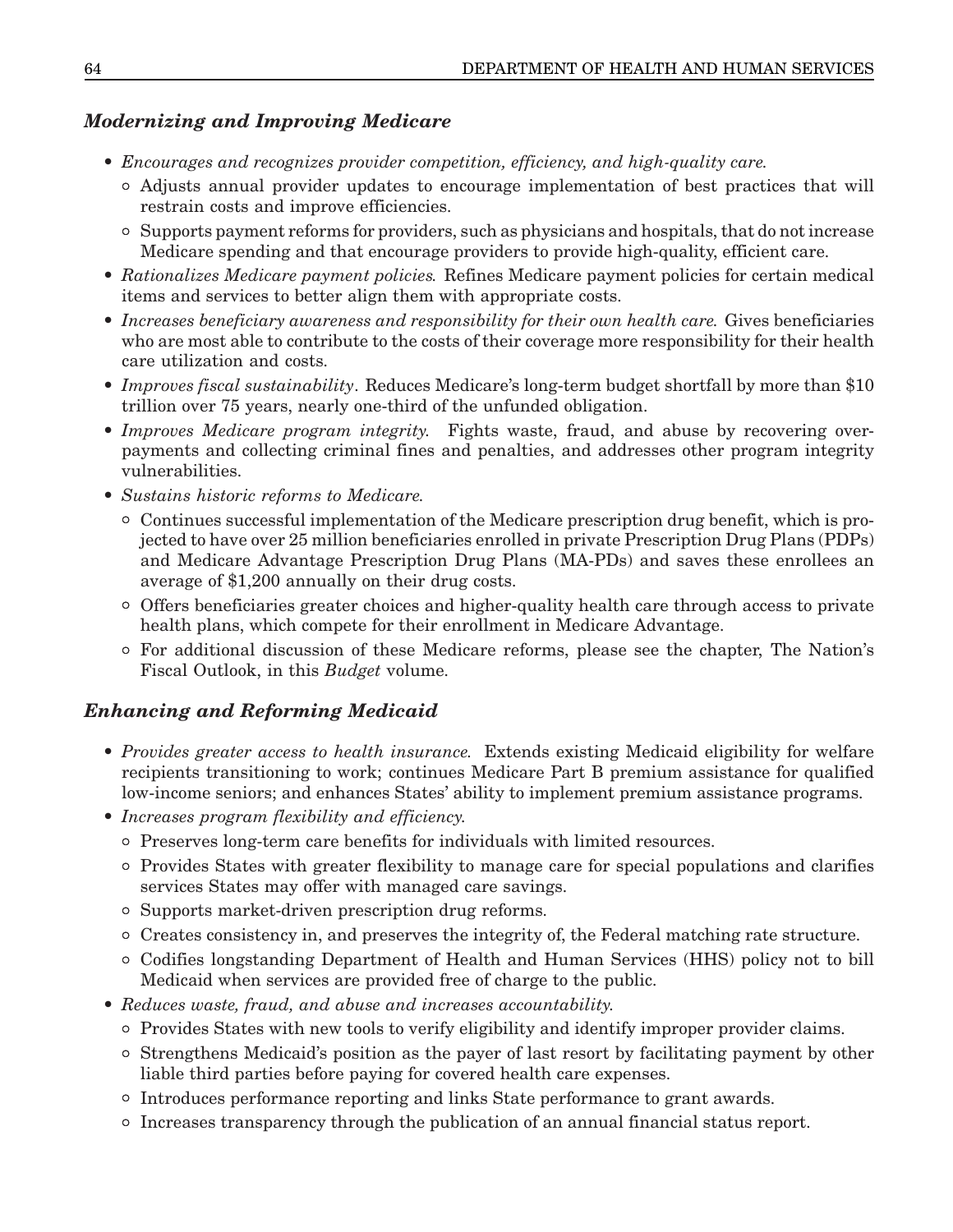## *Promoting Market-based Health Care*

- *Fosters <sup>a</sup> true marketplace for health care.* Encourages competition, improves efficiency, and reduces the ranks of the uninsured by promoting access to private insurance.
	- ° Replaces the existing—and unlimited—exclusion for employer-sponsored insurance with <sup>a</sup> standard deduction.
	- ° Increases small employers' power to negotiate lower-priced health premiums, allows competition among health plans across State lines, and reforms the medical liability law.
	- ° Provides \$75 million in both 2009 and 2010 to help high-risk populations gain access to health insurance.
	- ° Promotes the use of health savings accounts, including allowing health plans with at least 50-percent coinsurance to qualify as <sup>a</sup> high-deductible health plans.
- *Advances affordable insurance options.* Pursues opportunities to work toward State-based, budget-neutral initiatives to expand access to affordable insurance.
- *Facilitates health information technology advancements.* Supports adoption of health information technology as <sup>a</sup> normal cost of doing business, including policies that will encourage physicians and others to adopt electronic health records and through furthering technologies for safe, secure health information exchange.

### *Improving Public Health through Science*

- *Supports the Nation's biomedical research efforts*. \$29 billion for the National Institutes of Health to enhance research on the fundamentals of diseases, disorders, and conditions while testing new therapeutics, tools, technologies, and applications.
- *Protects the Nation's food supply.* Builds on the Administration's *Import Safety Action Plan* and the Food and Drug Administration's (FDA's) *Food Protection Plan* by providing \$662 million to protect against intentional and unintentional contamination.
- *Establishes <sup>a</sup> pathway for FDA's approval of follow-on biologics.* Proposes new



President George W. Bush tours the Erlanger Hospital, Baroness Campus in Chattanooga, Tennessee.

FDA authorities to approve follow-on protein products through <sup>a</sup> new regulatory pathway that protects patient safety, promotes innovation*,* and includes <sup>a</sup> financing structure to cover the costs of this activity through user fees.

## *Expanding Care for Vulnerable Populations*

- *Strengthens access to priority drug treatment and prevention activities.* \$40 million for drug court services, and \$56 million to integrate screening, brief intervention, and referral to treatment of drug abuse in emergency departments and other health care settings.
- *Expands health care access.* \$2 billion for Health Centers, including an increase to create up to 40 new Health Centers in high-poverty areas.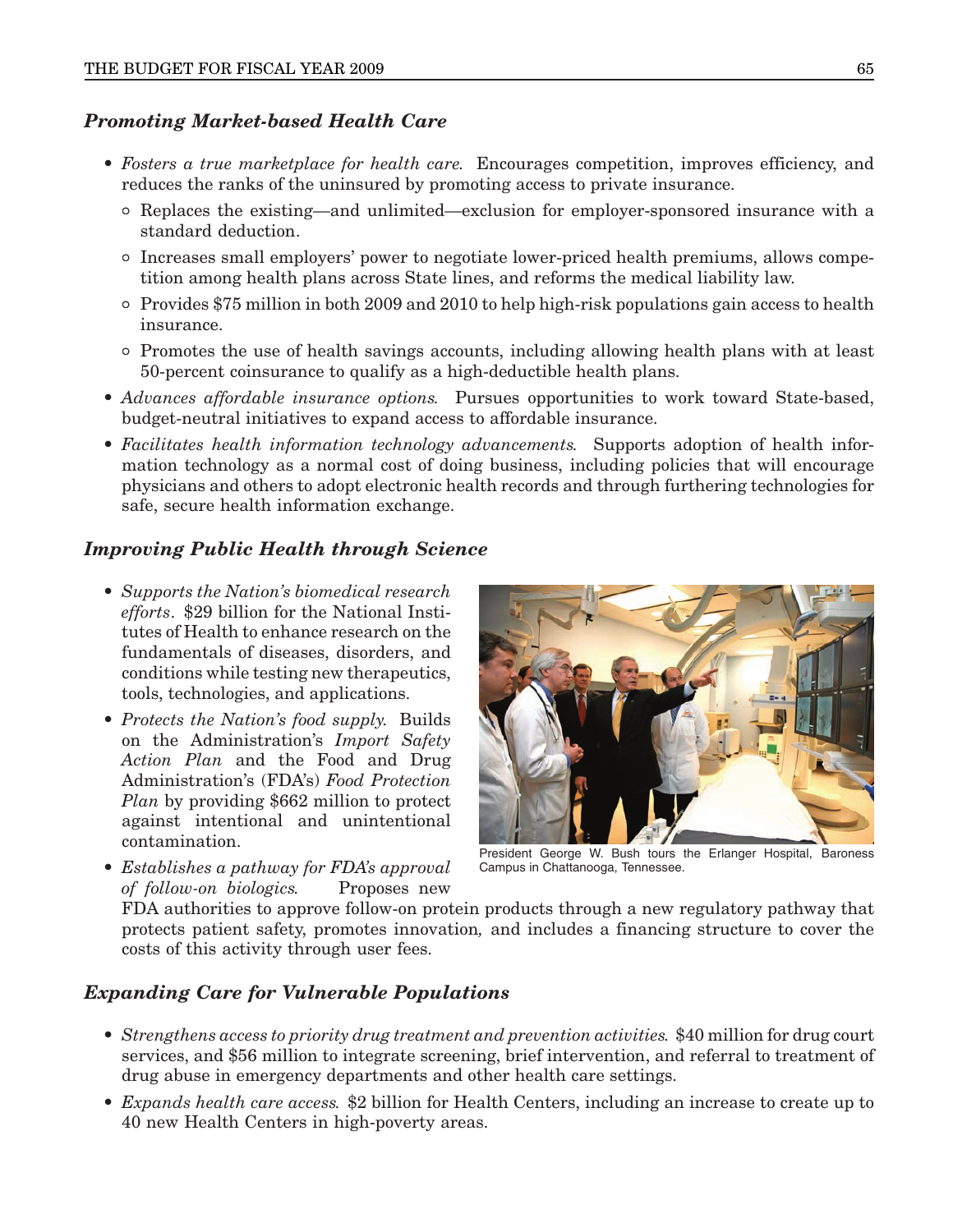# *Strengthening Programs for Children*

- *Promotes school readiness.* \$7 billion to provide comprehensive, high-quality educational, health, nutritional, and social services to approximately 895,000 disadvantaged children and families through Head Start.
- *Increases adoption incentives.* \$20 million to build on the substantial increases in the number of adoptions since the mid-1990s.

# *Supporting Faith-Based and Community Programs*

- *Builds capacity of faith-based and community organizations.* \$75 million to help grassroots faith-based and community-based organizations expand their capacity to provide social services for poor and low-income individuals and families, of which \$35 million is for Communities Empowering Youth, <sup>a</sup> grant aimed at presenting young people with alternatives to gang involvement and violence.
- *Mentors children of prisoners*. \$50 million to improve long-term outcomes for vulnerable children with parents in prison. Since 2004, the program has made 70,425 mentoring matches.
- *Expands access to substance abuse treatment.* \$98 million to expand substance abuse treatment capacity, including clinical treatment and recovery support services. The Access to Recovery program has served more than 199,000 people since 2004.
- *Educates youth about abstinence.* \$204 million to prevent teenage pregnancy, pre-marital sexual activity, and the incidence of sexually transmitted disease.

## *Major Savings and Reforms*

- 13 programs representing nearly \$2.8 billion have been identified for major termination or reduction, including:
	- ° Recovery Community Services Program, because services provided, such as manicures and other non-traditional therapies, are not based on evidence-based practices for recovery and grantees have not consistently met all performance measures.
	- ° Health Professions Grants, because evaluations have found these activities do not have <sup>a</sup> demonstrated impact on the placement of health professionals in underserved areas.
- Medicare continues to reduce its improper payment rate, down from 4.4 percent of payments in 2006 to 3.9 percent in 2007—the lowest since HHS began tracking the statistic in 1996.

## *Since 2001, the Department of Health and Human Services has:*

- Surpassed in 2007 the President's goal of creating 1,200 new or expanded Health Center sites. By 2009, Health Centers will have served over 100 million low-income patients.
- Continued the work of the landmark 1996 welfare reform by reauthorizing the Temporary Assistance for Needy Families program through 2010, including \$150 million for the healthy marriage and responsible fatherhood programs.
- Worked with States to make strong gains in child support collections, which reached \$23.9 billion and served an estimated 16 million child support cases in 2006.
- Implemented the voluntary Medicare prescription drug benefit, which is projected to have over 25 million enrollees in private PDPs and MA-PDs and receives consistent satisfaction rates around 75 percent; most recently, <sup>a</sup> *Wall Street Journal* poll found satisfaction rates as high as 87 percent.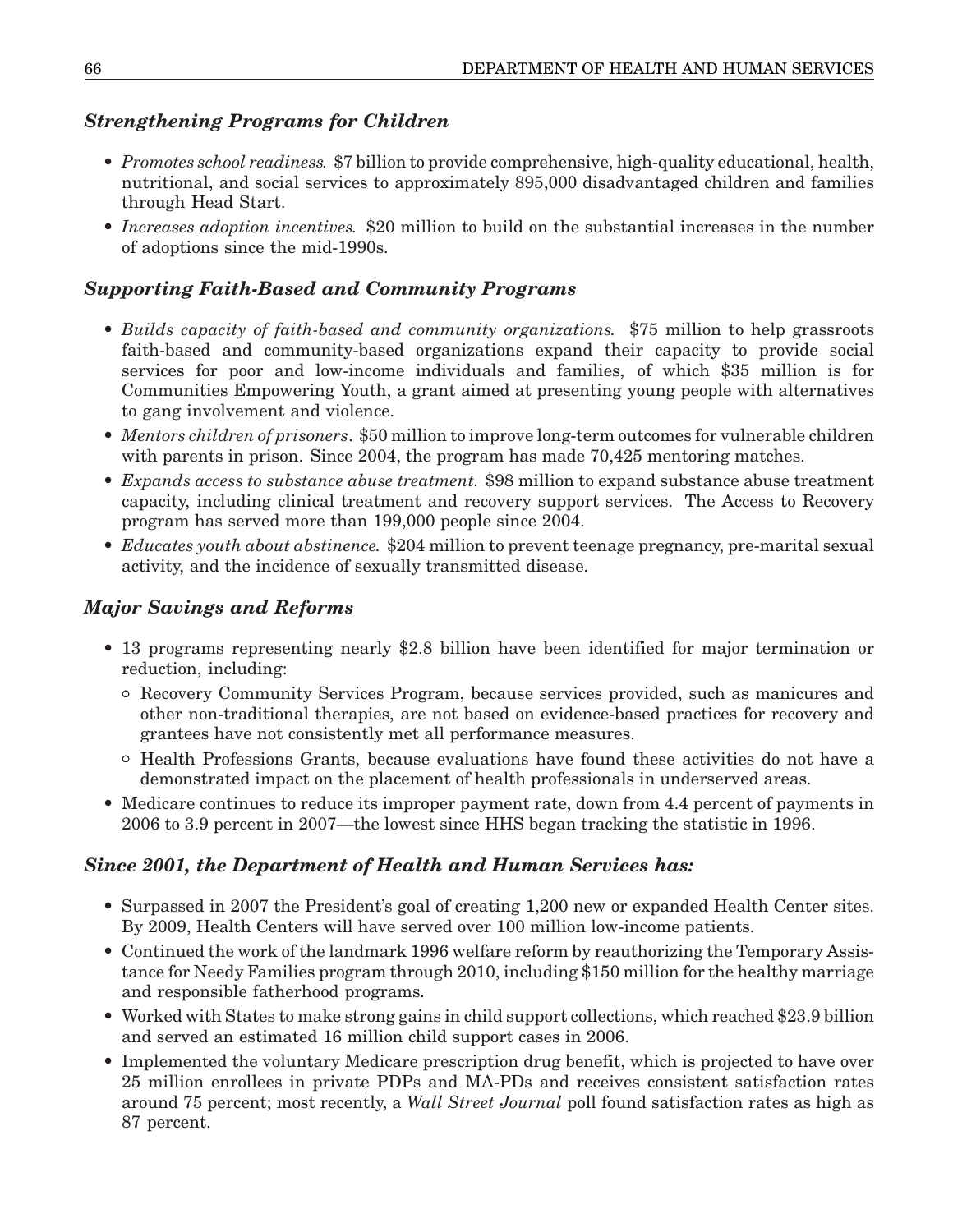- Increased enrollment in Medicare private plan options through the Medicare Advantage program to nine million beneficiaries.
- Promoted quality health care through the expanded use of health information technology as part of the President's goal of most Americans having access to an electronic health record by 2014.
- Invested more than \$9 billion to support public health systems improvements at the State and local levels and to increase hospital preparedness against <sup>a</sup> bioterrorism attack or other public health emergencies.
- Enhanced readiness of the U.S. Public Health Service Commissioned Corps, whose officers provide medical and health advice and services to the American people in times of peace and crisis.
- Strengthened mechanisms for detection of, mitigation of, and response to biological weapons attacks on the United States through coordination among Federal agencies and cooperation with State, local, international, and tribal governments.

#### **Department of Health and Human Services**

|                                                           | 2007<br><b>Actual</b> | <b>Estimate</b> |        |
|-----------------------------------------------------------|-----------------------|-----------------|--------|
|                                                           |                       | 2008            | 2009   |
| Spending                                                  |                       |                 |        |
| Discretionary Budget Authority:                           |                       |                 |        |
|                                                           | 1,760                 | 1,413           | 1,771  |
|                                                           | 2,029                 | 2,270           | 2,400  |
|                                                           | 6,408                 | 6,860           | 5,779  |
|                                                           | 3,180                 | 3,347           | 3,325  |
|                                                           | 5,983                 | 6,067           | 5,691  |
|                                                           | 28,880                | 29,307          | 29,307 |
| Substance Abuse and Mental Health Services Administration | 3,206                 | 3,234           | 3,025  |
|                                                           |                       |                 |        |
|                                                           | 319                   | 335             | 326    |
|                                                           | 3,141                 | 3,151           | 3,272  |
| Discretionary Health Care Fraud and Abuse Control         |                       |                 | 198    |
|                                                           | 13,839                | 14,071          | 13,247 |
|                                                           | 1,383                 | 1,411           | 1,381  |
|                                                           | 356                   | 354             | 380    |
|                                                           | 35                    | 34              | 40     |
| Office of the National Coordinator for Health Information |                       |                 |        |
|                                                           | 42                    | 42              | 18     |
|                                                           | 61                    | 61              | 66     |
|                                                           | 60                    | 64              | 65     |
| Public Health and Social Services Emergency Fund          | 694                   | 729             | 1,396  |
|                                                           | 40                    | 43              | 46     |
|                                                           | 66                    | 48              | $-454$ |
|                                                           | 69,073                | 70,175          | 68,487 |

(Dollar amounts in millions)